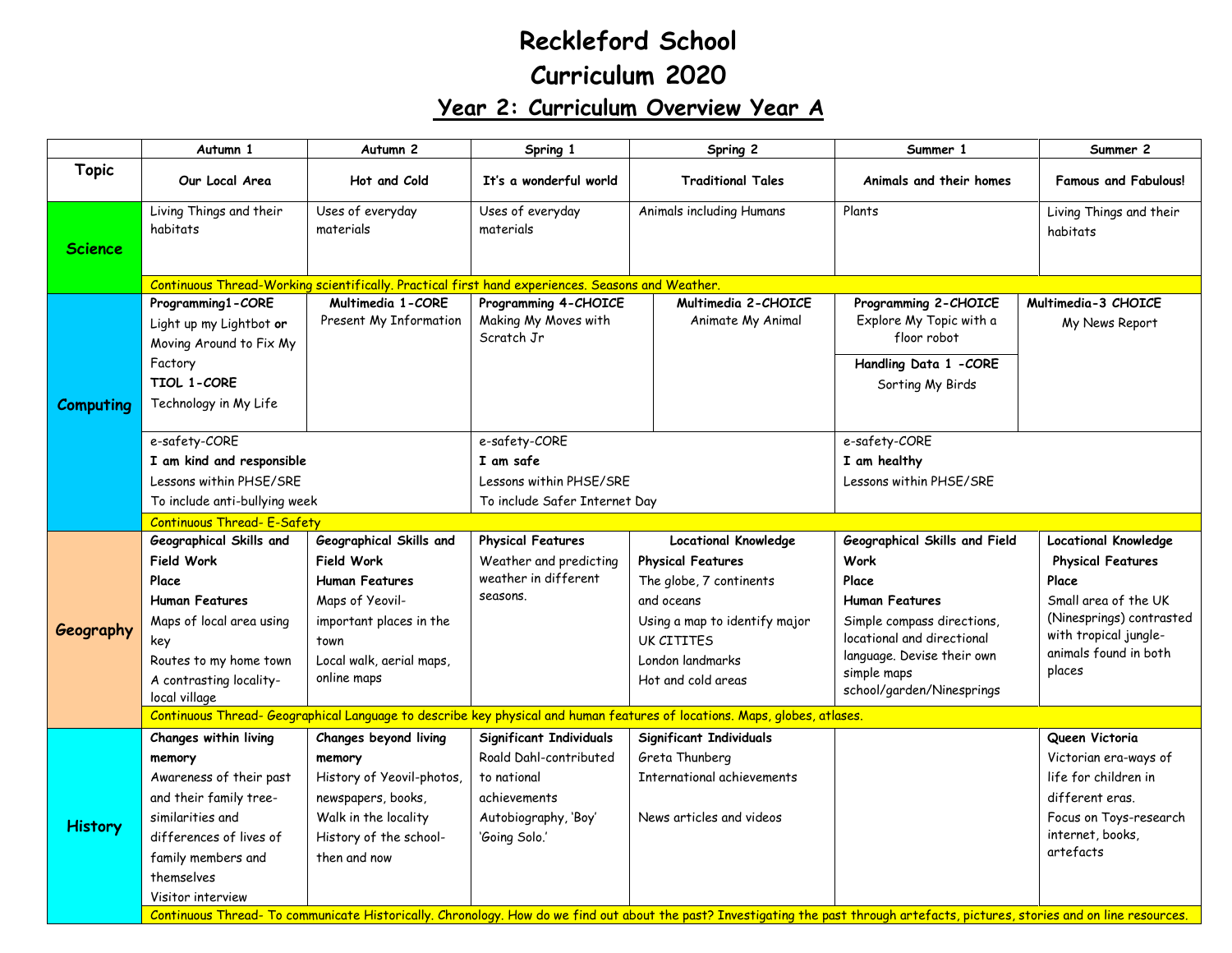|              | <b>DRAWING AND</b>                                                                                                                                                     |                 | <b>PRINTING</b>                   |                      | <b>DRAWING</b>                                        |                          | COLLAGE TECHNIQUES                                    |                       | <b>INSPIRATION FROM THE</b>    |                | <b>SCULPTURE</b>                                |                              |
|--------------|------------------------------------------------------------------------------------------------------------------------------------------------------------------------|-----------------|-----------------------------------|----------------------|-------------------------------------------------------|--------------------------|-------------------------------------------------------|-----------------------|--------------------------------|----------------|-------------------------------------------------|------------------------------|
|              | <b>PAINTING</b>                                                                                                                                                        |                 | <b>TECHNIQUES</b>                 |                      | <b>TECHNIQUES</b>                                     |                          | OR TEXTILE TECHNIQUES                                 |                       | <b>GREATS</b>                  |                | Clay                                            |                              |
|              | <b>TECHNIQUES</b><br>Printing texture, onto                                                                                                                            |                 |                                   | Respond to ideas and |                                                       | Drawing animals (science |                                                       | Van Gogh              |                                | Coat of arms   |                                                 |                              |
|              | Portraits: Digital design,                                                                                                                                             |                 | landscapes                        |                      | starting points-stories;                              |                          | research)                                             |                       | I can paint pictures of what I |                |                                                 |                              |
|              |                                                                                                                                                                        |                 |                                   |                      | use ideas of illustrators                             |                          |                                                       |                       | see.                           |                |                                                 |                              |
| Art          | drawing and painting                                                                                                                                                   |                 |                                   |                      |                                                       |                          | Animal painting/habitat for 3D<br>animal.             |                       | (painting techniques)          |                |                                                 |                              |
|              |                                                                                                                                                                        |                 |                                   |                      |                                                       |                          |                                                       |                       | Trees and flowers              |                |                                                 |                              |
|              |                                                                                                                                                                        |                 |                                   |                      |                                                       | Drawing characters in    |                                                       |                       |                                |                |                                                 |                              |
|              |                                                                                                                                                                        |                 |                                   |                      |                                                       | the style of Roald Dahl. |                                                       |                       |                                |                |                                                 |                              |
|              | <b>Continuous Thread- Developing ideas.</b>                                                                                                                            |                 |                                   | Digital media.       |                                                       |                          |                                                       |                       |                                |                |                                                 |                              |
|              | <b>Technical Knowledge</b>                                                                                                                                             |                 | <b>Cooking and Nutrition</b>      |                      | Technical                                             |                          | Technical                                             |                       |                                | Technical      |                                                 | <b>Cooking and Nutrition</b> |
|              | <b>Materials and Textiles</b>                                                                                                                                          |                 | Food                              |                      |                                                       | Knowledge                |                                                       | Knowledge             |                                |                |                                                 |                              |
|              | Design a building in my                                                                                                                                                |                 | Making and evaluating             |                      | Materials and                                         |                          | <b>Construction and Materials</b>                     |                       | Knowledge<br><b>Structures</b> |                | Teddy Bear's Picnic-<br>using Eatwell Guide and |                              |
|              | town(digital)                                                                                                                                                          |                 | healthy packed lunches            |                      | Construction                                          |                          |                                                       |                       | Sculpture                      |                |                                                 |                              |
|              |                                                                                                                                                                        |                 |                                   |                      |                                                       |                          | A product with a purpose-bird                         |                       | Design and build a 3-D garden  |                | foods from different<br>parts of the world. (Y2 |                              |
| <b>DT</b>    | Build a model of a                                                                                                                                                     |                 | using the Eatwell Guide.          |                      | Structures                                            |                          | feeder/mini beast hotel                               |                       |                                |                |                                                 |                              |
|              | building in my town                                                                                                                                                    |                 | <b>Technical Knowledge</b>        |                      | with a moving part e.g.-                              |                          | using the right materials for<br>specific brief       |                       |                                |                | TRANSISITON)                                    |                              |
|              |                                                                                                                                                                        |                 | Christmas<br>Decorations-making a |                      | make a                                                |                          |                                                       |                       |                                |                |                                                 | Explore objects and          |
|              |                                                                                                                                                                        |                 | moving Christmas card.            |                      | puppet/character                                      |                          |                                                       |                       |                                |                | designs(history)                                |                              |
|              |                                                                                                                                                                        |                 |                                   |                      |                                                       |                          |                                                       |                       |                                |                | Make a moving carriage                          |                              |
|              | Continuous Thread-Children work in a range of relevant contexts including home, school gardens and playground, the local community, industry and the wider environment |                 |                                   |                      |                                                       |                          |                                                       |                       |                                |                | for a monarch                                   |                              |
|              | Hands, Feet, Heart<br>Ho Ho Ho                                                                                                                                         |                 | I wanna play in a band            |                      | Zootime                                               |                          | Friendship Song                                       |                       | Reflect, rewind and            |                |                                                 |                              |
|              |                                                                                                                                                                        |                 |                                   |                      |                                                       |                          |                                                       |                       |                                |                | replay                                          |                              |
| <b>Music</b> | Continuous Thread- Singing, listening and evaluating through shared activities such as assembly.                                                                       |                 |                                   |                      |                                                       |                          |                                                       |                       |                                |                |                                                 |                              |
| <b>RE</b>    | Unit 6: What do Jewish people believe about Torah?                                                                                                                     |                 |                                   |                      | Unit 4. What do Christians believe about forgiveness? |                          | Unit:3 What do Christians believe about love? (Agape) |                       |                                |                |                                                 |                              |
|              | Gym:                                                                                                                                                                   | Games           | Y2 FUNS -                         | Games                | Dance                                                 | Games                    | Gym: Balance,                                         | <b>Games Throwing</b> | Y2 FUNS -                      | Games Hitting, | Dance                                           | Games                        |
|              | Balance,                                                                                                                                                               | Throwing        | core skills                       | Hitting,             |                                                       | Kicking,                 | stretch, curl, roll,                                  | catching large balls  | core skills                    | moving, aiming | Listen,                                         | Kicking,                     |
|              | stretch, curl,                                                                                                                                                         | catching large  |                                   | moving,              | Listen,                                               | passing,                 | jump in a variety of                                  | - netball             |                                | hockey         | respond,                                        | passing,                     |
| PE Y2        | roll, jump in a                                                                                                                                                        | balls - netball |                                   | aiming               | respond,                                              | dribbling,               | ways Copy and                                         |                       |                                |                | create                                          | dribbling,<br>scoring -      |
|              | variety of<br>ways Copy                                                                                                                                                |                 |                                   | hockey               | create                                                | scoring -                | remember                                              |                       |                                |                |                                                 | football                     |
|              | and remember                                                                                                                                                           |                 |                                   |                      |                                                       | football                 |                                                       |                       |                                |                |                                                 |                              |
|              |                                                                                                                                                                        |                 |                                   |                      |                                                       |                          |                                                       |                       |                                |                |                                                 |                              |
|              | • RIGHTS                                                                                                                                                               |                 | SCHOOL PROMISE                    |                      | • E-SAFETY                                            |                          | <b>FAMILY &amp; RELATIVES</b>                         |                       | <b>KEEPING CLEAN</b>           |                | SCHOOL VISION                                   |                              |
|              | CLASS CHARTERS                                                                                                                                                         |                 | SCHOOL VISION                     |                      | • ROAD SAFETY                                         |                          | <b>FRIENDS</b>                                        |                       | <b>GROWING &amp; CHANGING</b>  |                | <b>TRANSITION</b>                               |                              |
|              | • WHAT AM I LIKE?<br>Descriptive                                                                                                                                       |                 | • my family                       |                      | • FIRE SAFETY Y2                                      |                          |                                                       |                       | <b>BODY PARTS</b>              |                | CAREERS INTERVIEWS                              |                              |
|              | vocabulary                                                                                                                                                             |                 | • who is in my family?            |                      | • NSPCC PANTS<br>SAFETY                               |                          | • what makes a good friend?                           |                       | <b>DIFFERENCES</b>             |                |                                                 | ASPIRATION & GOALS           |
|              | • EMOTIONS BOARDS                                                                                                                                                      |                 | • what they do for me?            |                      | • PEOPLE WHO HELP                                     |                          | (activity)                                            |                       |                                |                |                                                 |                              |
|              | • School Vision - green                                                                                                                                                |                 | • what do I do for                |                      | <b>ME</b>                                             |                          | • what do I like about my                             |                       | • Dental Health                |                | • money comes from                              |                              |
| <b>PSHE</b>  | and pink with a friend                                                                                                                                                 |                 | them?<br>• other families         |                      | • Help & Emergencies                                  |                          | friend?                                               |                       | mental health - well-being     |                |                                                 | different sources and        |
|              | • What makes me happy                                                                                                                                                  |                 | where do I live?                  |                      | 999                                                   |                          | what do they like about me?                           |                       | • Health & Safety              |                | can be used for                                 |                              |
|              | / sad                                                                                                                                                                  |                 |                                   |                      |                                                       |                          |                                                       |                       | $\bullet$ foods                |                | different purposes                              |                              |
|              | • What do my emotions                                                                                                                                                  |                 |                                   |                      | • When people are                                     |                          |                                                       |                       | $\bullet$ drink                |                | • Can we have                                   |                              |
|              | feel like? Happy, sad,                                                                                                                                                 |                 |                                   |                      | unkind                                                |                          |                                                       |                       | • medicines                    |                | everything?                                     |                              |
|              | angry, scared - what                                                                                                                                                   |                 |                                   |                      | Bullying                                              |                          |                                                       |                       | cleaning products              |                |                                                 |                              |
|              | can help?                                                                                                                                                              |                 |                                   |                      | • Feeling sad / angry                                 |                          |                                                       |                       |                                |                |                                                 |                              |